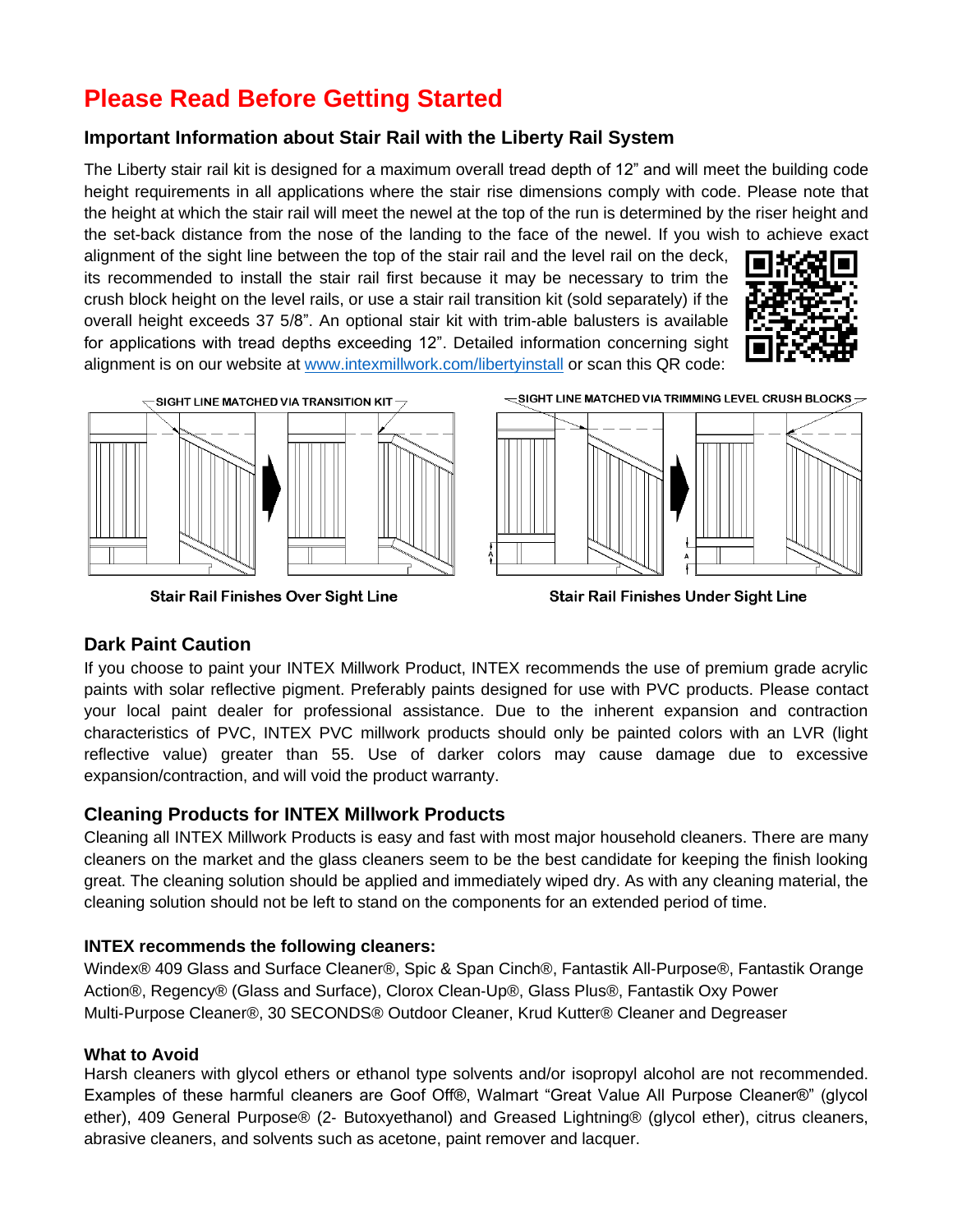|     |                                                                                                              |                                                          |                             | <b>Quantity per Kit</b>                                      |                             |  |
|-----|--------------------------------------------------------------------------------------------------------------|----------------------------------------------------------|-----------------------------|--------------------------------------------------------------|-----------------------------|--|
|     | Item                                                                                                         |                                                          | 6'                          | 8'                                                           | 10'                         |  |
|     | Rail Caps<br>2-3/4" (Graspable) or 3-1/2"                                                                    | $3\frac{1}{2}$ "<br>$2\frac{3}{4}$ "                     | $\mathbf{1}$                | $\mathbf{1}$                                                 | $\mathbf{1}$                |  |
|     | Common Rail<br>(Used at top & bottom of balusters)                                                           |                                                          | $\overline{2}$              | 2                                                            | 2                           |  |
|     | Upper & Lower Aluminum<br>Reinforcement                                                                      | <u>ಭ್ರಂ</u>                                              | $\overline{2}$              | 2                                                            | 2                           |  |
|     | <b>Level Rail Brackets</b><br>(Included in Level Rail Kits)                                                  | Ω<br>0<br>0 0 0<br>$\left( \right)$                      | $\overline{4}$              | $\overline{4}$                                               | 4                           |  |
|     | Baluster 1-1/4" Square<br>$\prime$<br>3/4" Diameter Aluminum<br><b>Baluster</b>                              |                                                          | 14<br>$\sqrt{2}$<br>16      | 18<br>$\sqrt{2}$<br>22                                       | 23<br>$\sqrt{ }$<br>N/A     |  |
|     | <b>Stair Rail Brackets</b><br>(Included in Stair Rail Kits only)                                             | 0                                                        | 4                           | 4                                                            | 4                           |  |
|     | Baluster 1-1/4" Square<br>32" Length Machined for Stair Rail Kits<br>Only                                    |                                                          | 14                          | 18                                                           | 23                          |  |
|     | Stair Rail Offset Spacer<br>(Included in Stair Rail Kits Only)                                               |                                                          | $\overline{2}$              | $\overline{2}$                                               | 2                           |  |
|     | Crush Block<br>1-1/4" Square x 4"                                                                            |                                                          | $\mathbf{1}$                | $\overline{2}$                                               | $\overline{2}$              |  |
| Ά   | <b>Rail Bracket Screws</b><br>#8 x 1-1/4" Flat Head Square Drive                                             | $\circ$<br><b>MANAGEMENT AND STATE OF STATE OF STATE</b> | 16                          | 16                                                           | 16                          |  |
| (B) | <b>Rail Attachment Screws</b><br>#10 X 3" Slot Hex Washer Head                                               | E                                                        | 10                          | 10                                                           | 10                          |  |
| (C  | <b>Crush Block Screws</b><br>#8 x 2-1/2" Flat Head Square Drive                                              | ⊙                                                        | 6                           | 6                                                            | 6                           |  |
|     | Glass Baluster 1/4" X 3-5/8"<br>Tempered 31" or 37" length for Level Rail<br>(Sold Separately in Packs of 5) |                                                          | As<br>Required<br>Sold<br>у | As<br>Required<br>Sold<br>Separatel Separatel Separatel<br>У | As<br>Required<br>Sold<br>у |  |
|     | 10' Level Hardware Pack<br>1/4"-20 Nut and Bolt, set of 6 each                                               | O ANDROID                                                |                             | -                                                            | $\mathbf{1}$                |  |

RS60INST 03/2022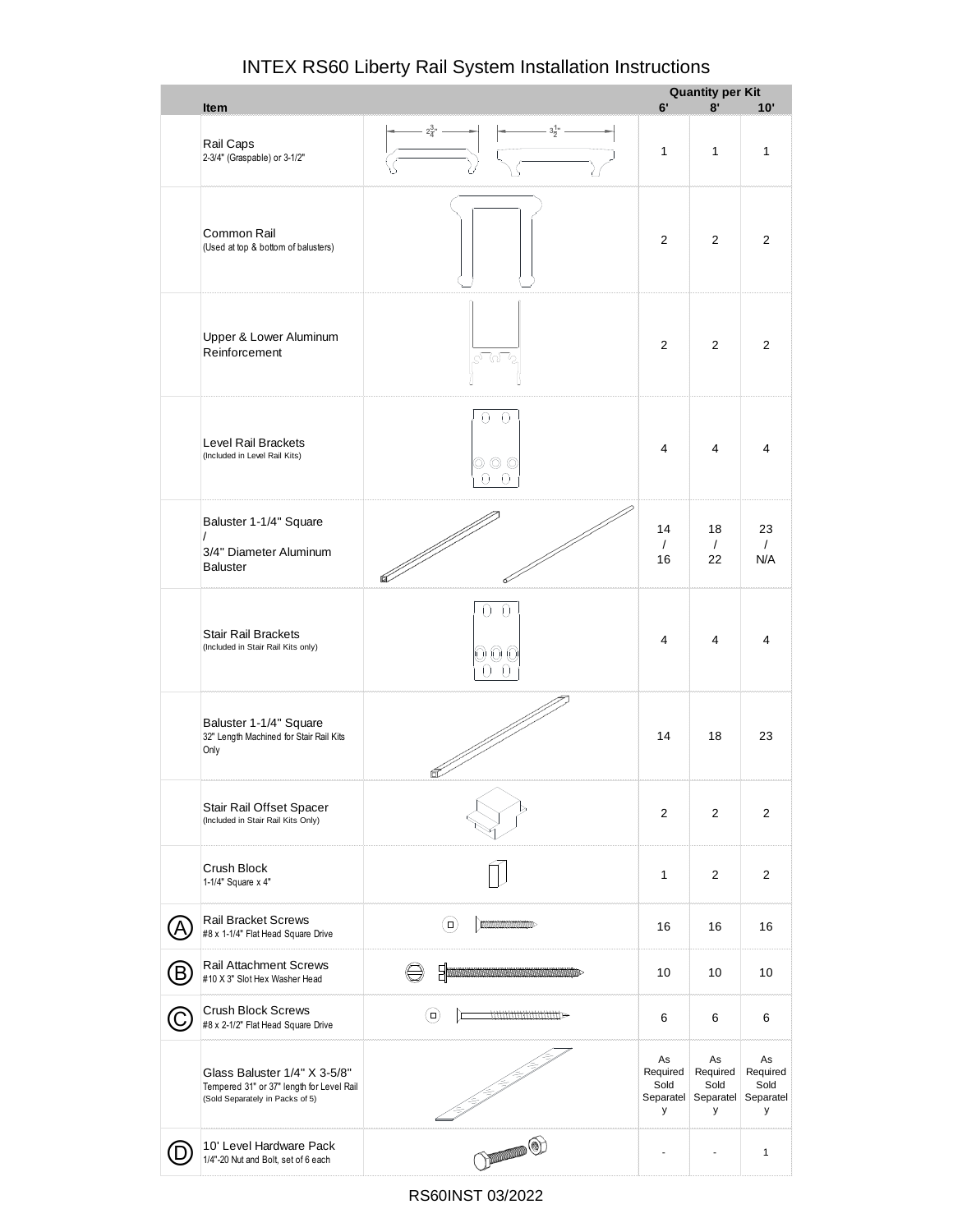**Intex has many how-to videos available on our website to assist you in installing Liberty Rail in various applications. Please go to [www.intexmillwork.com](http://www.intexmillwork.com/) and click on the 'Video Help' link at the top of the page. Please read "Before Getting Started" prior to installing level rail.**

## **Level Rail Section Application**

#### **1. Measure to determine baluster layout, cut rail sections to length.**

**a.** Ensure newels or columns to which rail will be mounted are plumb and sturdy enough to support rail. If newel/column covers are used, ensure they have blocking at each location where railing will be attached.

**b.** Measure span at top and bottom rail locations.

**c.** Standard baluster spacing (with the variable spaces at the ends of each rail section), is the only method of spacing available with the Liberty Series Rail. Hold one section of the Top/Bottom Common Rail at the bottom of the newels, and using the baluster locations as a reference, determine the best end baluster spacing by either locating a baluster directly at the center of the rail section, or the mid-point between two balusters as the center of the rail section. Once the best end baluster spacing is decided, mark both ends of the rail at the newels and square cut using a miter box. The Top and Bottom Common Rail must be cut with exactly the same spacing, to ensure that the balusters will be plumb. Cut the Rail Top Cap to the required length.

#### **2. Prepare aluminum reinforcements.**

**a.** Cut the aluminum rail reinforcements to length, 1/4" shorter than the PVC rails.

**b.** Attach a mounting bracket to both ends of each Aluminum Rail Reinforcement, using three *rail bracket screw* Ⓐ. Lubricate the threads with soap to avoid binding and use a clutch type drill to avoid stripping screws. Note that the reinforcement for the bottom rail will be installed with the deeper hollow portion facing up, and the reinforcement for the top rail with the deeper hollow portion facing down.

**c.** Locate crush block(s) provided to the bottom Aluminum Rail Reinforcement, with spacing no greater than 36" from the



end, or between Crush Blocks. Note; in a Glass or Aluminum Baluster application, do not install Crush block at this step. See 4a below.

**d.** Drill a 3/16" hole through the bottom Aluminum Rail Reinforcement, and secure each crush block using one *crush block screw* Ⓒ.

**e.** Drill one additional 3/16" hole at each end of the bottom Aluminum Rail Reinforcement for drainage.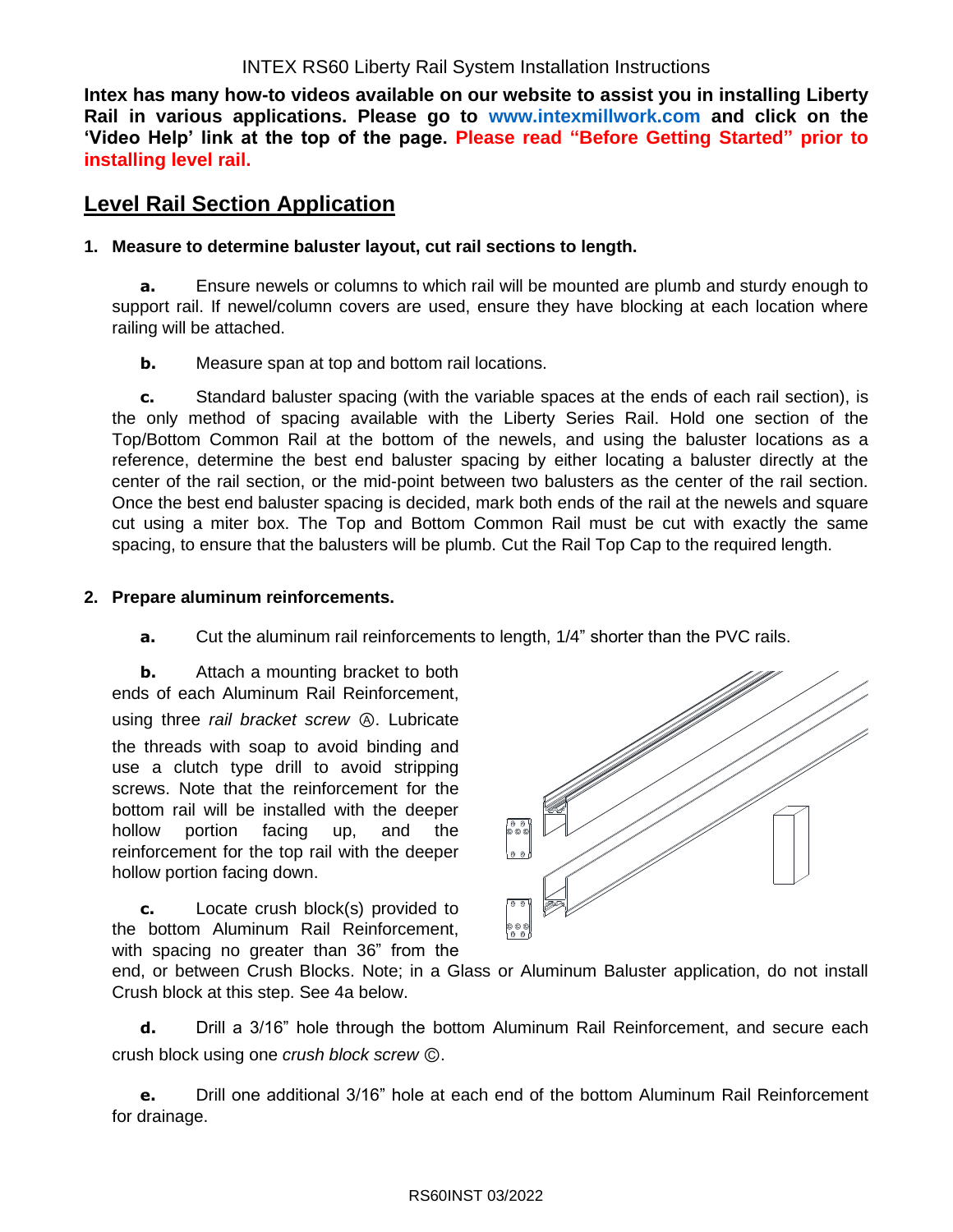**Installation of Level Sections with 1-1/4" Solid or Hollow Balusters over spans greater than 96" requires additional hardware to ensure a code compliant installation. Refer to sections 3, 4, or 5 as appropriate below depending on install span and baluster option.**

#### **3. Install Rail Section Using 1-1/4" Solid or Hollow Square Balusters – Spans 96" or Less**

**a.** Position the bottom Aluminum Rail Reinforcement, with crush block(s) attached, between the newels or columns, centered on newel or column face. Level and secure each end with two *rail attachment screws* Ⓑ.

**b.** Place one of the sections of the Top/Bottom Common Rail over the bottom Aluminum Rail Reinforcement.

**c.** Place balusters into all the baluster slots. Note: if a Baluster will be directly over a Crush Block, trim that Baluster by 1/8" to clear the head of the Crush Block Screw.

**d.** Starting at one end, align and place the other section of the Top/Bottom Common Rail over top of the balusters. Note that the hollow portion of the Top/Bottom Common Rail will be facing up.

**e.** Drill three 3/16" holes, one 3" from each end and one at the center of the top Aluminum Rail Reinforcement for drainage.

**f.** Position the top Aluminum Rail Reinforcement, deeper hollow side facing down, over the ends of the balusters.

**g.** Ensure that the Aluminum Rail Reinforcement is fully seated on top of all the balusters, and centered on newel or column faces. Pull the Common Rail up against the Aluminum Rail Reinforcement, being careful not to un-seat the Aluminum Reinforcement from the tops of the Balusters, and secure each end with two *rail attachment screws* Ⓑ.

**h.** Apply a bead of latex caulk at the contact areas where the Rail Top Cap seats on the Top Common Rail. Place the Rail Top Cap on the Common Rail and press firmly down along the length to lock it in place.

### **4. Install Rail Section Using 1-1/4" Solid Square Balusters – Spans Greater than 96"**

**a.** Position the bottom Aluminum Rail Reinforcement, with crush block(s) attached, between the newels or columns, centered on newel or column face. Level and secure each end with two *rail attachment screws* Ⓑ.

**b.** Place one of the sections of the Top/Bottom Common Rail over the bottom Aluminum Rail Reinforcement.

**c.** Place balusters into all the baluster slots. Note: if a Baluster will be directly over a Crush Block, trim that Baluster by 1/8" to clear the head of the Crush Block Screw.

**d.** Starting at one end, align and place the other section of the Top/Bottom Common Rail over top of the balusters. Note that the hollow portion of the Top/Bottom Common Rail will be facing up.

**e.** Drill three 3/16" holes, one 3" from each end and one at the center of the top Aluminum Rail Reinforcement for drainage.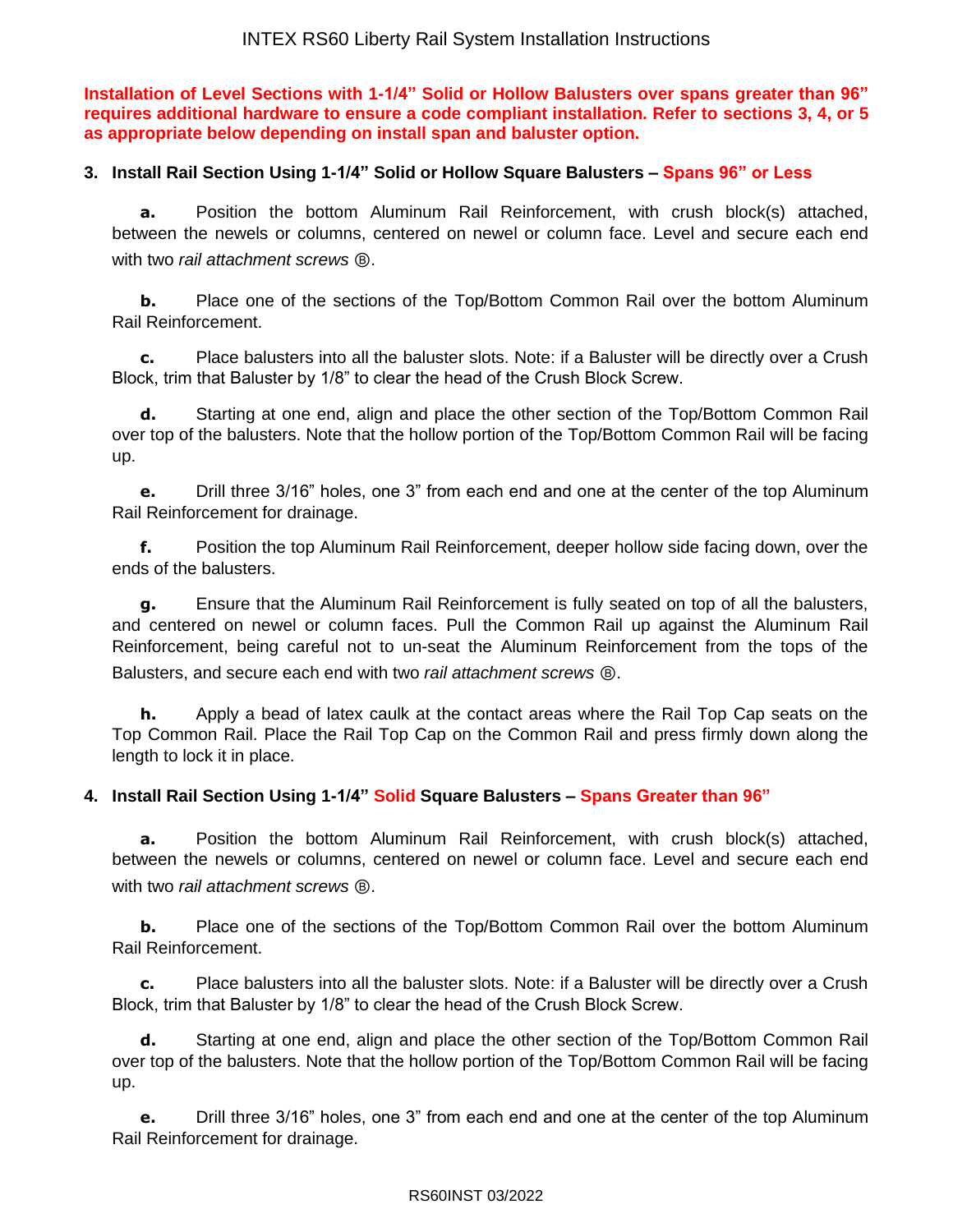**f.** Position the top Aluminum Rail Reinforcement, deeper hollow side facing down, over the ends of the balusters.

**g.** Drill a 3/16" hole through the aluminum reinforcement over the center baluster and the second baluster away to its left and right. In the case of a space-at-center section, drill the hole above the balusters to the left and right of the center. Use caution not to drill into the ends of the balusters, or the screws will strip.

**h.** Ensure that the Aluminum Rail Reinforcement is fully seated on top of all the balusters, and centered on newel or column faces. Pull the Common Rail up against the Aluminum Rail Reinforcement, being careful not to un-seat the Aluminum Reinforcement from the tops of the Balusters, and secure each end with two *rail attachment screws* Ⓑ.

**i.** Secure the Aluminum Reinforcement to the balusters over which the holes were drilled in section 4g above, with crush block screws Ⓒ.

**j.** Apply a bead of latex caulk at the contact areas where the Rail Top Cap seats on the Top Common Rail. Place the Rail Top Cap on the Common Rail and press firmly down along the length to lock it in place.

#### **5. Install Rail Section Using 1-1/4" Hollow Square Balusters – Spans Greater than 96"**

**a.** Position the bottom Aluminum Rail Reinforcement, with crush block(s) attached, between the newels or columns, centered on newel or column face. Level and secure each end with two rail attachment screws  $\mathbf{\mathbf{\mathsf{B}}}.$ 

**b.** Take 3 balusters and prepare them for hardware. Drill 5/16" diameter holes 1" from either end all the way through each of the 3 balusters.

**c.** Take each of the 3 balusters and a section of PVC common rail and pass the balusters through the centermost hole and holes 2 spaces away from the centermost hole on either side (on a 10' section, these are hole #'s 10, 12, and 14.) Ensure the direction of the drilled holes are aligned with the length of the rail.



**d.** Locate the secondary hardware pack  $\overline{D}$  which contains 6 each 1-1/2" hex bolts and hex nuts. Install bolts through the bottom holes in the balusters and secure with nuts.

**e.** Place the PVC rail section with the 3 inserted balusters over the installed aluminum reinforcement. If the bolts are oriented correctly the rail will fit snugly over the reinforcement section.



the balusters pass through the correct corresponding holes. Slide it down so it sits on top of the bottom rail PVC.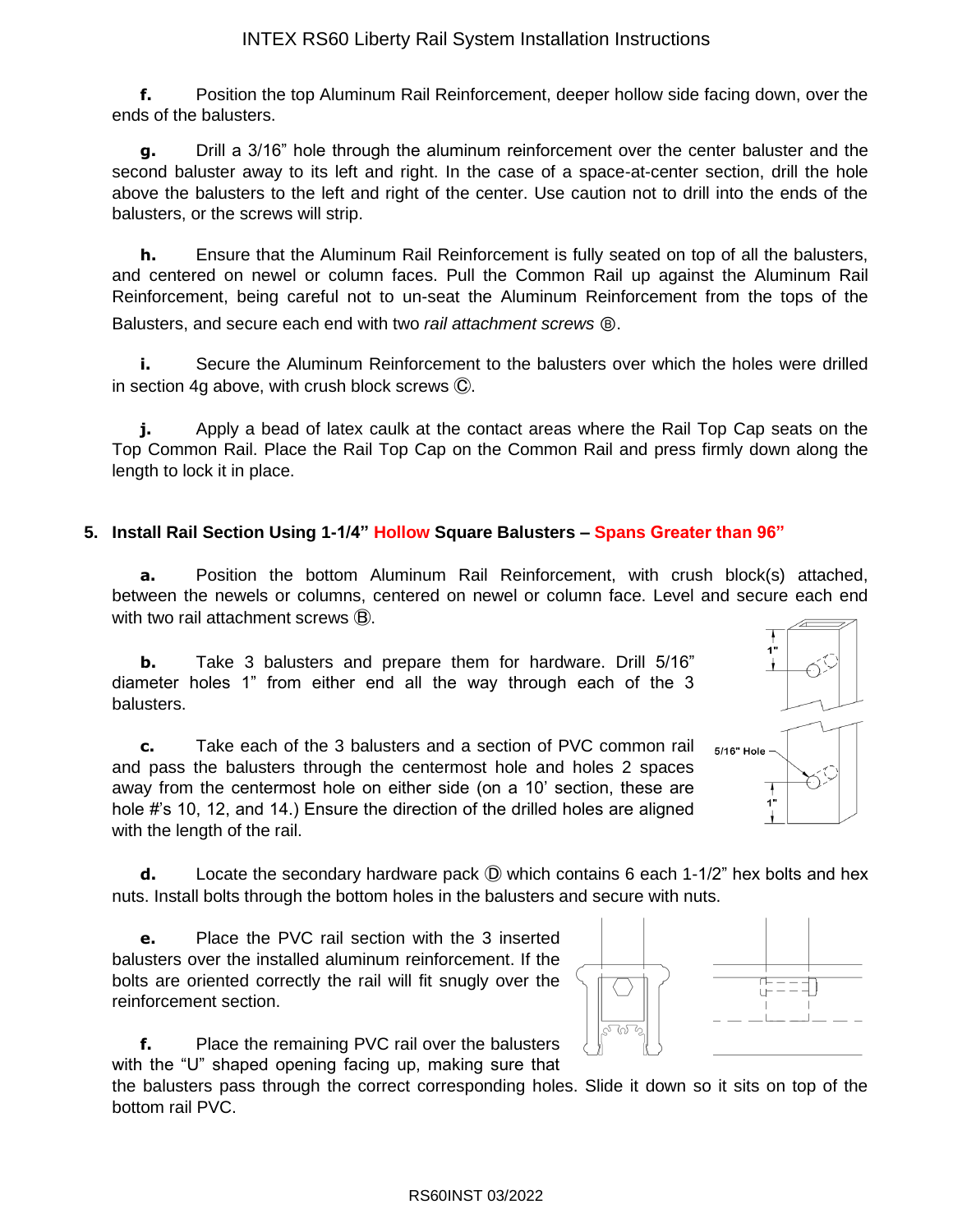**g.** Place the remaining unmodified balusters in all the slots, passing them through the top and bottom rail PVC.

**h.** Install the remaining bolts and nuts in the 5/16" holes at the top of the 3 modified balusters.

**i.** Position the top Aluminum Rail Reinforcement between the newels or columns centered on the face. Determine the height using the balusters as a reference (balusters will stand vertically and fit full depth in the "U" shaped pocket in the aluminum.) Level and secure each end with two rail attachment screws Ⓑ.

#### **6. Install Rail Section Using 3/4" Round Aluminum or 1/4" x 3-5/8" Tempered Glass Balusters**

*Note: Glass Baluster application requires the RS60 Liberty series rail sets specifically prepared for the Glass Balusters, along with the appropriate quantities of Tempered Glass balusters (sold separately in packs of 5). Complete steps 1 and 2 as above.*

**a.** Cut the PVC Baluster track to length, and place it into the bottom Aluminum Rail Reinforcement, grooved side up. Locate crush block(s) provided, with spacing no greater than 36" from the end, or between Crush Blocks. Drill a 3/16" hole through the baluster track and the bottom Aluminum Rail Reinforcement, and secure each crush block using one *crush block screw*

Ⓒ. Note; offset screw(s) so that they are not in the groove if using glass balusters.



**c.** Place one of the sections of the Top/Bottom Common Rail over the bottom Aluminum Rail Reinforcement.

Aluminum

**Baluster** 

Track

Glass

**Baluster** 

Track

ര്

**d.** Place Balusters into all the slots. Note: ensure that the ends of the balusters are seated in the groove of the PVC Baluster track.

**e.** Starting at one end, align and place the other section of the Top/Bottom Common Rail over top of the balusters. Note that the hollow portion of the Top/Bottom Common Rail will be facing up.

**f.** Drill three 3/16" holes, one 3" from each end and one at the center of the top Aluminum Rail Reinforcement for drainage.

**g.** Cut the other PVC Baluster track to length and place inside the deeper hollow side of the top Aluminum Rail Reinforcement, so that the grooved side will be facing down when placed over the ends of the balusters.

**h.** Position the top Aluminum Rail Reinforcement, with PVC Baluster track in place, over the ends of the balusters.

**i.** Ensure that the upper and lower ends of the balusters are seated in the grooves of the baluster tracks, and that the Aluminum Rail Reinforcement is fully seated on top of all the balusters, and centered on newel or column faces. Pull the Common Rail up against the Aluminum Rail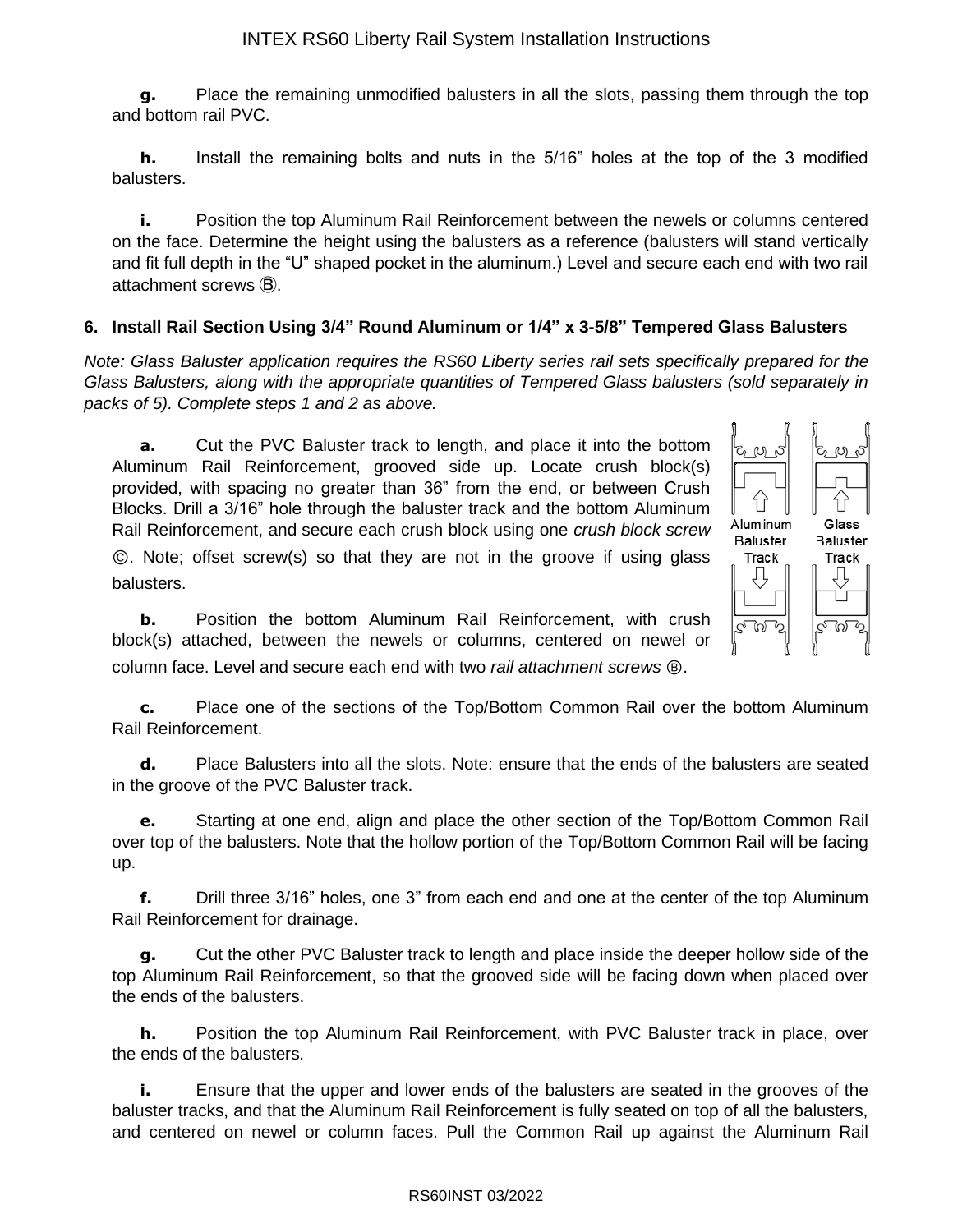Reinforcement, being careful not to un-seat the Aluminum Reinforcement from the tops of the Balusters, and secure each end with two *rail attachment screws* Ⓑ

**j.** Apply a bead of latex caulk at the contact areas where the Rail Top Cap seats on the Top Common Rail. Place the Rail Top Cap on the Common Rail and press firmly down along the length to lock it in place.

# **Stair or Rake Rail Application – 1-1/4" Square Balusters**

**Please read "Before Getting Started" prior to installing stair rail for important information about finishing conditions at the top of the stair or rake span.**

#### **1. Determine Baluster Layout, Prepare PVC Rails**

**a.** Ensure newels or columns to which rail will be mounted are plumb and sturdy enough to support rail. If newel/column covers are used, ensure they have blocking at each location where railing will be attached.

**b.** Standard baluster spacing (with the variable spaces at the ends of each rail section), is the only method of spacing available with the Liberty Series Rail. Determine best end spacing by placing the bottom Common Rail on the stairs, between the newels and either locating a Baluster directly at the center of the rail section, or the mid-point between two Balusters as the center of the rail section. Once baluster spacing is determined, mark ends of the bottom Common Rail with length and angles.

**c.** Using the two Stair Rail Offset Spacers supplied with Stair Rail kit, place the Top and Bottom Common Rail together and make a single cut across each end of the Common Rails, at the locations/angles determined above. Both Common Rails will be the same length, but the Stair Rail Offset Spacers will offset the baluster spacing by 3/16" to keep the Balusters plumb once installed at the stair angle. Note: do not cut the Rail Top Cap until section is assembled and secured at all 4 mounting points.



#### **2. Prepare aluminum reinforcements.**

**a.** Cut the Aluminum Rail Reinforcements to the same angles as the Top and Bottom Common Rail, but 1/4" shorter in length. Note that the top reinforcement is oriented with the deeper hollow portion facing down, and the bottom reinforcement is oriented with the deeper hollow portion facing up. Secure a Stair Rail Bracket to each end of both reinforcements, using three *rail bracket screws* Ⓐ. Lubricate the threads with soap to avoid binding and use a clutch type drill to avoid stripping screws.

**b.** Cut one end of Crush Block to angle of rail and locate to the bottom aluminum rail reinforcement, with spacing no greater than 32" from the end, or between Crush Blocks. Ensure that the Crush Block(s) will be located on a stair tread.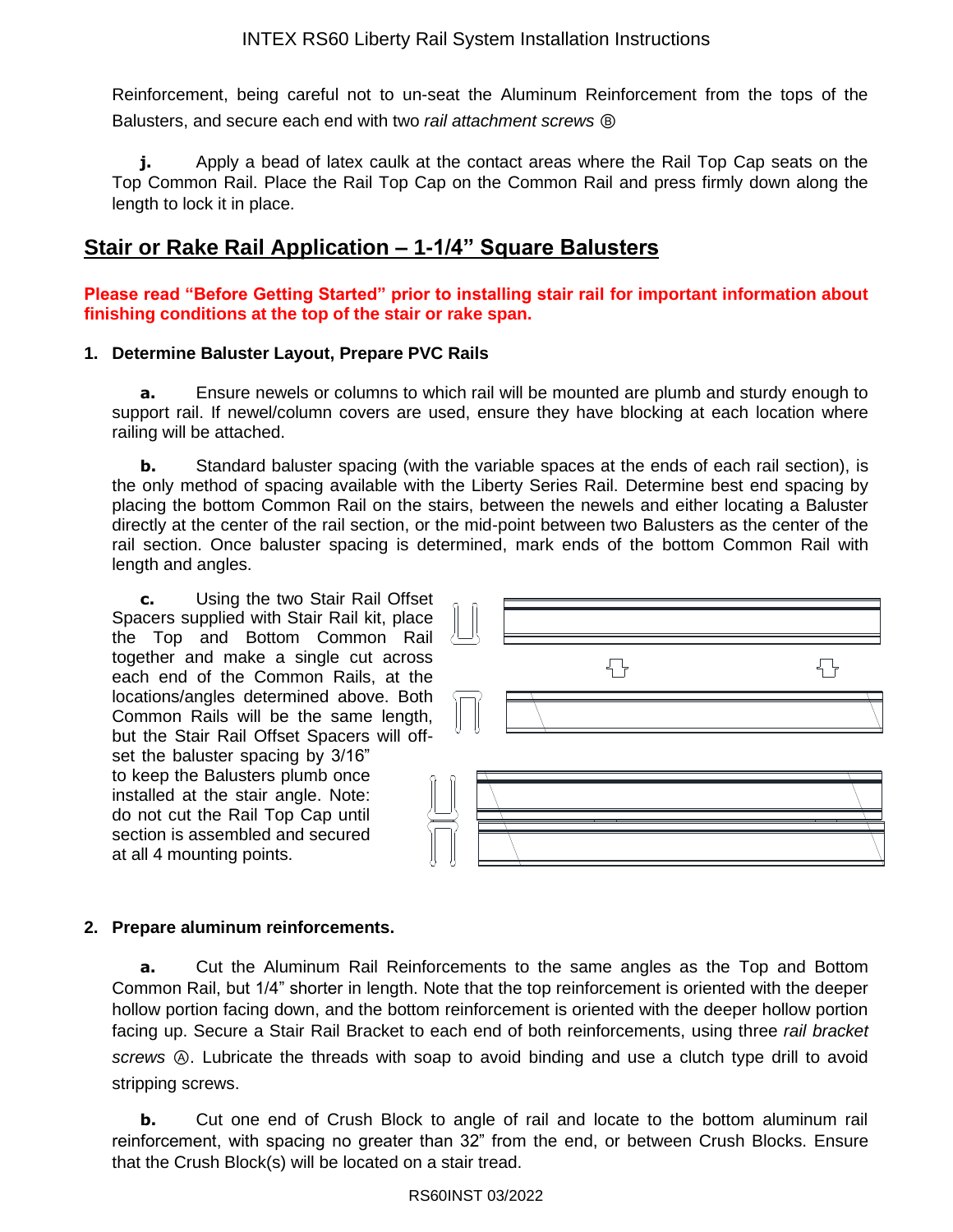

**c.** Drill a 3/16" hole through the bottom Aluminum Rail Reinforcement, and secure each crush block using one *crush block screw* Ⓒ.

**d.** Position bottom Aluminum Rail Reinforcement, with crush block(s) attached, between the newels or columns, centered on newel or column face, and ensure proper placement in relation to the ends of the treads. Secure each end with two rail attachment screws Ⓑ. Note: due to the angles, the heads of the rail bracket screws Ⓐ used to attach the brackets to the reinforcements will protrude from the face of the brackets. Use care to avoid damaging the newel posts when positioning the reinforcements.

#### **3. Assemble rail/baluster section.**



**a.** Insert balusters into the bottom Common Rail, with the lower notch oriented so that it is on the up-hill side of the baluster when the rail is in place. Each Baluster should 'click' into place.

**b.** Starting at one end, align and place the other section of the Top/Bottom Common Rail over top of the balusters. Note that the hollow portion of the Top/Bottom Common Rail will be facing up, and ensure that he rake angles at the ends

correspond to those on the bottom Common rail. Ensure all Balusters are properly seated so that the notch is 'clicked' into the Top/Bottom Common Rails. If a baluster pushed through the rail too far, or not far enough, it may cause the machined slot to be deformed. The Assembly should rack easily.



#### **4. Install rail**

**a.** Rack and position the rail/baluster assembly between newels or columns and seat fully down on bottom aluminum rail reinforcement.

**b.** Seat upper Aluminum Rail Reinforcement into the top Common Rail.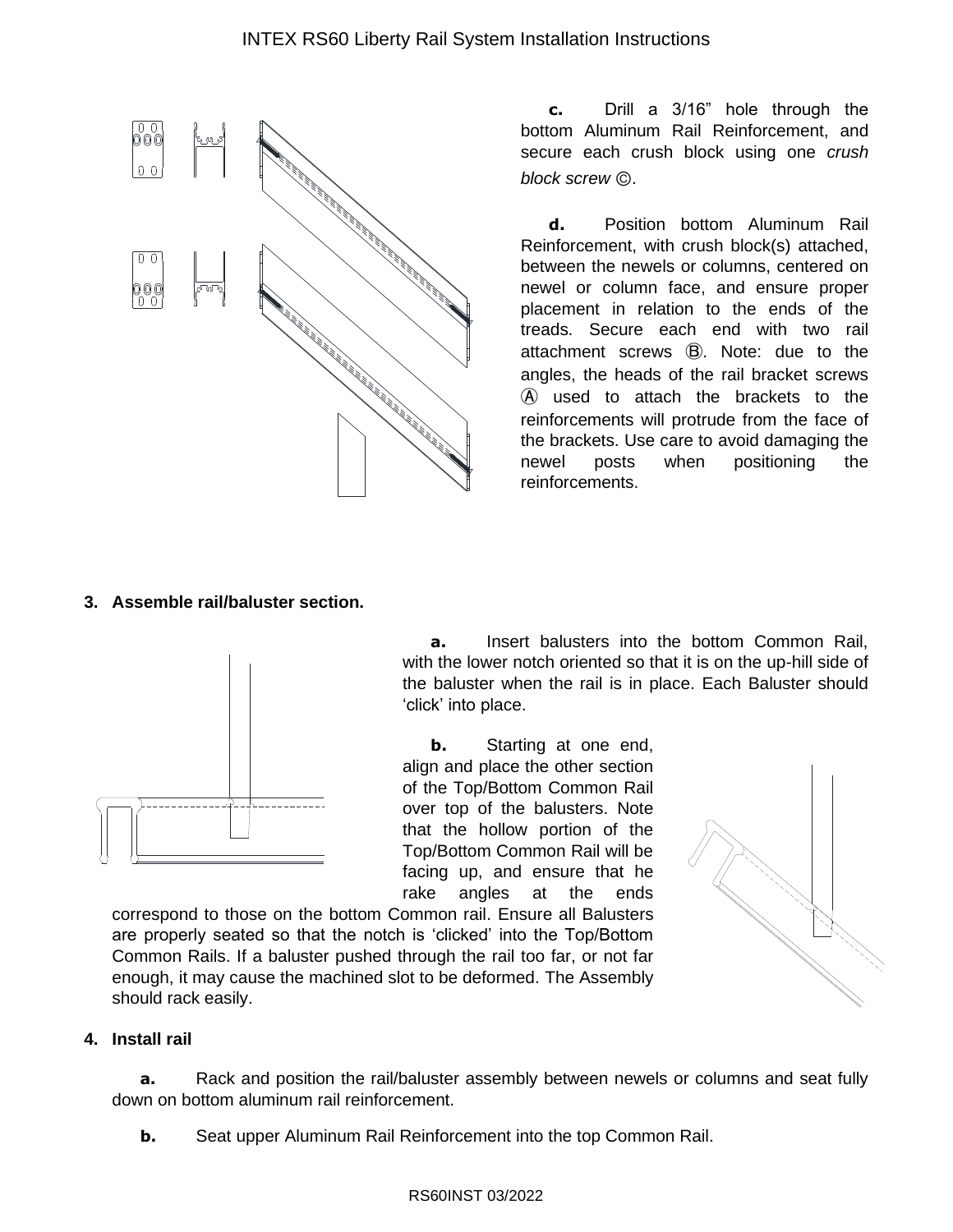**c.** Ensure rail is centered on face of newel or column and secure each end with two *rail attachment screws* Ⓑ.

**g.** Measure and cut the Top Cap to required angle and length. Apply a bead of latex caulk at the contact areas where the Rail Top Cap seats on the Top Common Rail and Seat the Rail Cap fully onto the Top Common Rail.

# **Stair or Rake Rail Application – 3/4" Aluminum Balusters**

**Please read "Before Getting Started" prior to installing stair rail for important information about finishing conditions at the top of the stair or rake span.**

#### **4. Determine Baluster Layout, Prepare PVC Rails**

**a.** Ensure newels or columns to which rail will be mounted are plumb and sturdy enough to support rail. If newel/column covers are used, ensure they have blocking at each location where railing will be attached.

**b.** Standard baluster spacing (with the variable spaces at the ends of each rail section), is the only method of spacing available with the Liberty Series Rail. Determine best end spacing by

placing the bottom Common Rail on the stairs, between the newels and either locating a Baluster directly at the center of the rail section, or the midpoint between two Balusters as the center of the rail section. Once baluster spacing is determined, mark ends of the bottom Common Rail with length and angles. **Note: The routed holes for the aluminum balusters are only angled in one direction. Ensure that the rail is oriented properly for the rake angle and dry fit a set with two balusters before marking and cutting.**



**c.** Place the Top and Bottom Common Rail together and pass two balusters through the routed holes to ensure the hole patterns are properly aligned. Make a single cut across each end of the Common Rails, at the locations/angles. **Note: do not cut the Rail Top Cap until section is assembled and secured at all 4 mounting points.**

#### **5. Prepare aluminum reinforcements and Baluster Tracks**

**a.** Cut the Aluminum Rail Reinforcements and the Baluster Tracks to the same angles as the Top and Bottom Common Rail, but 1/4" shorter in length. Note that the top reinforcement is oriented with the deeper hollow portion facing down, and the bottom reinforcement is oriented with